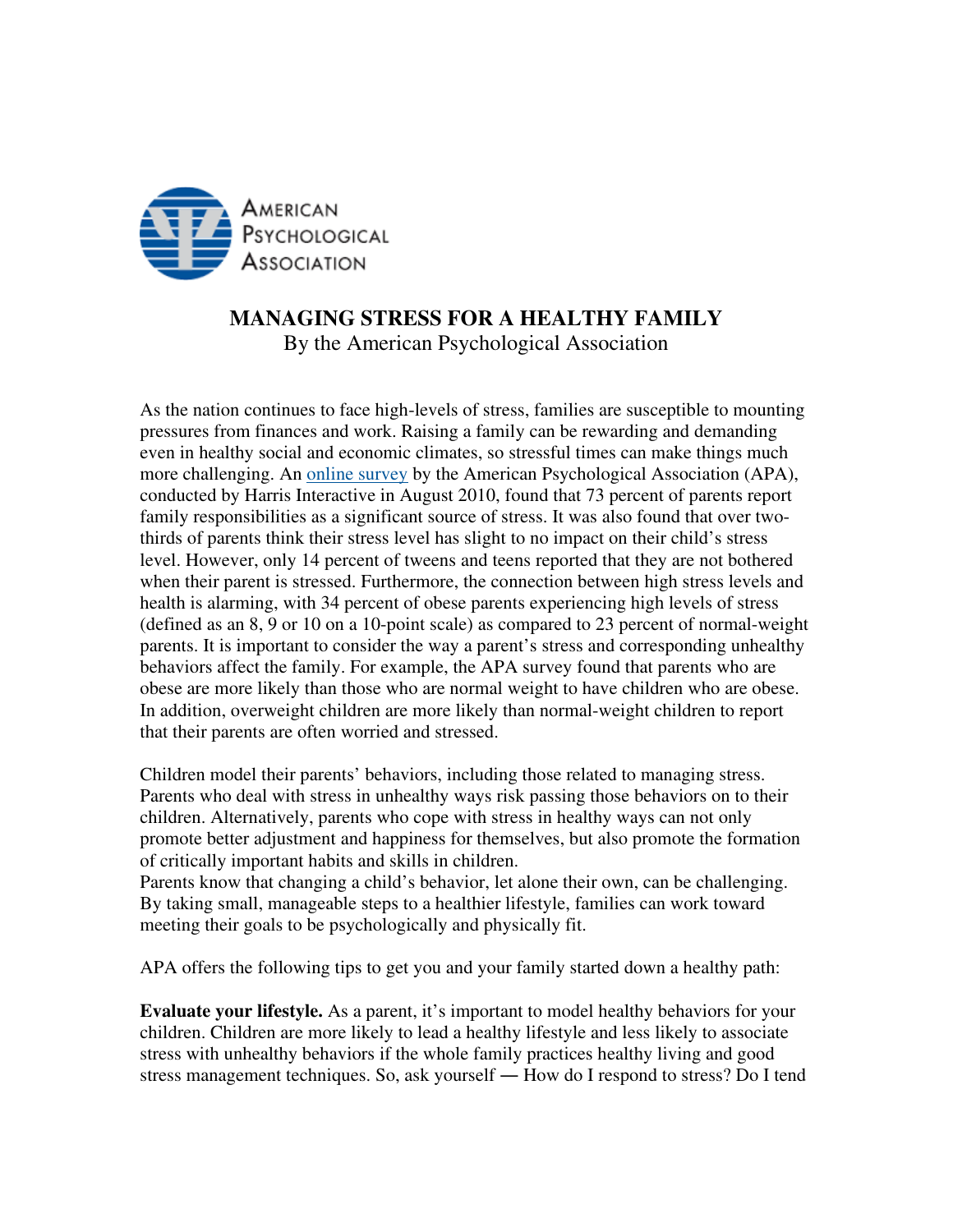to overeat or engage in other unhealthy behaviors, such as smoking and drinking alcohol, when I feel stressed? In what ways could my stress coping skills be improved?

**Talk about it.** If you notice that your children are looking worried or stressed, ask them what's on their minds. Having regular conversations can help a family work together to better understand and address any stressors children are experiencing. Low levels of parental communication have been associated with poor decision making among children and teens.<sup>1</sup> Talking to your children and promoting open communication and problem solving is just as important as eating well and getting enough exercise and sleep.

**Create a healthy environment.** Your home, work space and even social environment can influence your behaviors. Altering your environment can help alleviate stress. For example, cleaning up a cluttered environment can help. Look around your home and even your car and ask yourself, does this space feel clear and relaxing? Clearing up your home space for the family is something you and your children can control, and it teaches children to focus on those things they can control when feeling stressed.

**Focus on yourself.** The correlation between health, obesity and unhealthy choices is strong. When you and your family are experiencing stress, make a conscious decision to take care of yourselves. Get adequate doses of nutrients, physical activity and sleep. When you feel overwhelmed it is easy sometimes to fall into cycles such as eating fast food, plugging into sedentary electronic activities like playing video games or watching TV, or not getting enough sleep. Research shows that children who are sleep-deficient are more likely to have behavioral problems. $<sup>2</sup>$  And, parents have an extraordinary amount of</sup> influence on their children's food choices.<sup>3</sup> A healthy dinner followed by an activity with your family, such as walking, bike riding, playing catch or a board game, and topped off with a good night's sleep can do a lot to manage or to lessen the negative effects of stress.

**Change one habit at a time.** You may aspire for your family to make multiple important changes at once such as eating healthier foods, being more physically active, getting a better night's sleep or spending more time together. However, if you are already overextended from juggling many different responsibilities, doing all of this at once can feel overwhelming. Changing behaviors usually takes time. By starting with changing one behavior, you and your family are more likely to experience success, which can then encourage your family to tackle other challenges and to continue making additional healthy changes.

If you or a family member continues to struggle with changing unhealthy behaviors or feels overwhelmed by stress, consider seeking help from a health professional, such as a psychologist. Psychologists are licensed and trained to help you develop strategies to manage stress effectively and make behavioral changes to help improve your overall health.

For more information on stress, visit the APA Helpcenter. Read the full methodology for the 2010 Stress in America.